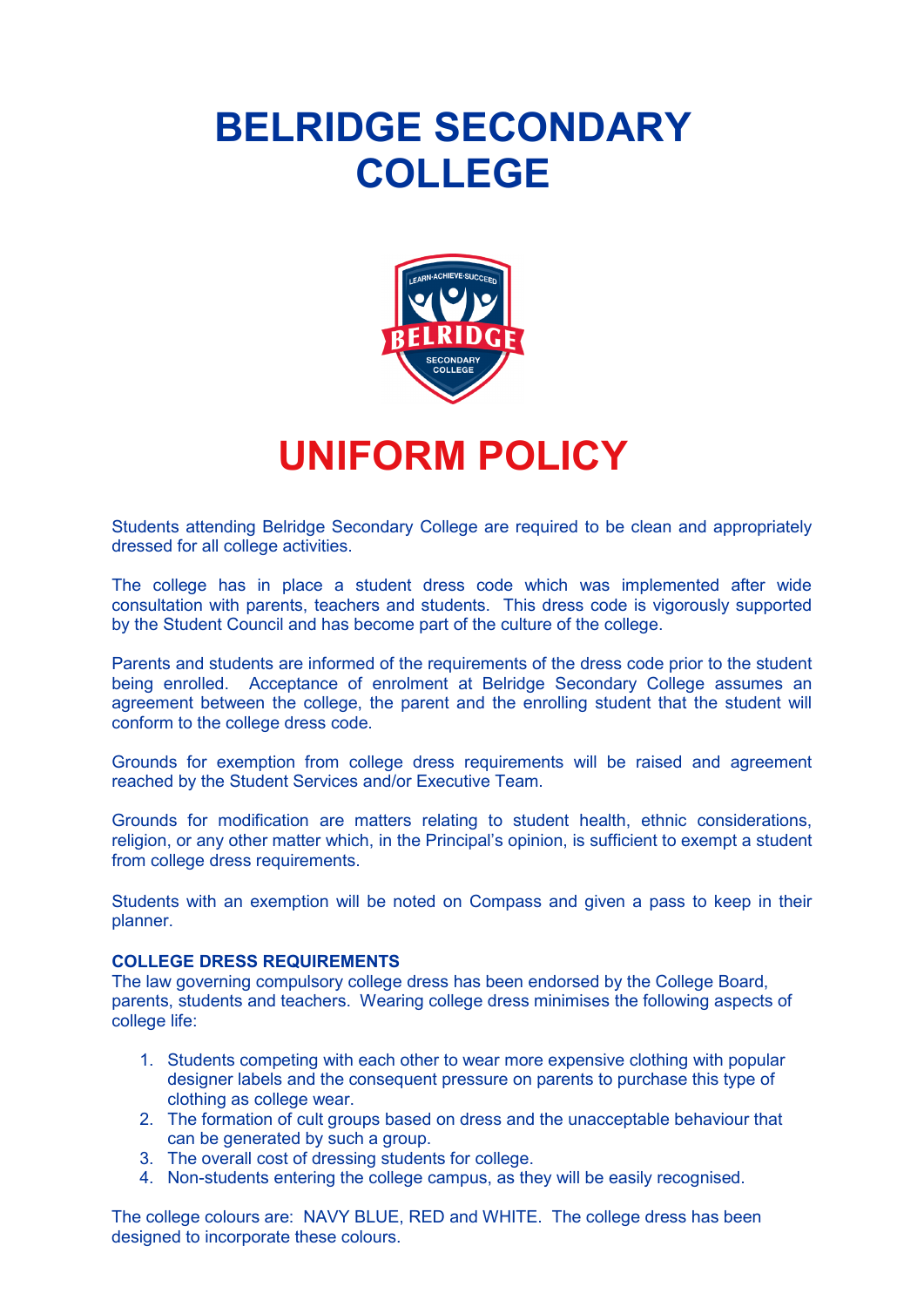### **BELRIDGE SECONDARY COLLEGE UNIFORM POLICY – RESPONSIBILITIES**

**THE BEST OUTCOMES ARE ACHIEVED IN REACHING A GOAL WHEN THE COLLEGE, THE STUDENTS AND THE PARENTS KNOW THE RESPONSIBILITIES INVOLVED AND STRIVE FOR EXCELLENCE IN MEETING THEM. THE RESPONSIBILITIES OF THE COLLEGE, THE STUDENTS AND HOW THE PARENTS CAN HELP WITH RESPECT TO THE COLLEGE'S UNIFORM POLICY ARE OUTLINED BELOW.**

| <b>ELEMENTS</b>                                                  | THE COLLEGE'S RESPONSIBILITIES                                                                                                                                                                                                                                                                                                                                                         | THE STUDENT'S RESPONSIBILITIES                                                                                                                                                                                                                                                                                         | <b>HOW PARENTS CAN HELP</b>                                                                                                                                                                                                                                                      |
|------------------------------------------------------------------|----------------------------------------------------------------------------------------------------------------------------------------------------------------------------------------------------------------------------------------------------------------------------------------------------------------------------------------------------------------------------------------|------------------------------------------------------------------------------------------------------------------------------------------------------------------------------------------------------------------------------------------------------------------------------------------------------------------------|----------------------------------------------------------------------------------------------------------------------------------------------------------------------------------------------------------------------------------------------------------------------------------|
| THE DRESS CODE                                                   | • Ensure that an appropriate college uniform is in place.<br>• Publicise and promote this clearly and widely throughout<br>the college community.                                                                                                                                                                                                                                      | • Know the requirements of the college uniform policy.<br>• Understand that as a student in this college, you must conform to<br>the college uniform requirements.                                                                                                                                                     | • Be familiar with the college uniform policy.<br>• Know that students have to conform to college uniform<br>requirements unless an exception has been approved<br>by the Principal for religious, health or other valid<br>reasons.                                             |
| <b>AVAILABILITY OF COLLEGE</b><br><b>UNIFORM</b>                 | • Distribute Uniform Concepts flyer.<br>• Ensure that eligible parents are aware of, and make use of,<br>the college clothing subsidy.                                                                                                                                                                                                                                                 | • With the help of parents, make sure you have enough items of<br>college uniform for everyday wear.<br>• Make sure that not all your college uniform is in the wash at the<br>same time.                                                                                                                              | • Ensure that there are enough items of college uniform<br>for every day.<br>• Supply written explanation, to the HOSS, if wearing of<br>college uniform is not possible on any particular day.                                                                                  |
| <b>WEARING COLLEGE</b><br><b>UNIFORM</b>                         | • Ensure that all students know that they must wear college<br>uniform.<br>• Inform parents when students do not wear college uniform.<br>• Ask students to change into college uniform when there is<br>repeated failure to wear college uniform, or items of<br>clothing are offensive due to odor, logos or slogans.<br>Arrange a meeting with the parents if the problem persists. | • Wear college uniform at all times.<br>• Expect to be sent to Student Services if you are not in college<br>uniform<br>• Expect to be told to change if you are out-of-college uniform, The<br>college may temporarily provide you with items of college uniform.<br>• Expect a meeting through Student Services.     | • Strongly remind your student of the obligation to wear<br>college uniform.<br>• Expect a meeting through Student Services.                                                                                                                                                     |
| PHYSICAL EDUCATION<br><b>AND SPORTING EVENTS</b>                 | • Ensure students are informed of dress requirements.<br>• Ensure that students have adequate time to change in and<br>out of Physical Education clothing.                                                                                                                                                                                                                             | • Bring the required Physical Education clothing and change in and<br>out of it before and after you have physical education.<br>• Do not wear Physical Education clothing to ordinary classes.<br>• Wear shorts for all students for all water-based activities<br>(including Belsurf and outdoor education classes). | • Ensure that your child has the Physical Education<br>college uniform.<br>• Ensure that your child has necessary items for water-<br>based activities.                                                                                                                          |
| <b>OUT-OF-COLLEGE</b><br><b>ACTIVITIES</b>                       | • Inform students that they must be in college uniform when<br>going to, or coming from, out-of-college activities.                                                                                                                                                                                                                                                                    | • Be in college uniform for out-of-college activities unless otherwise<br>instructed.<br>• Expect to be excluded from the activity if you are not dressed<br>appropriately.                                                                                                                                            | • Be aware of the college's requirements.<br>• Encourage the wearing of college uniform.                                                                                                                                                                                         |
| <b>SANCTIONS</b><br><b>IMPOSED BY</b><br><b>STUDENT SERVICES</b> | • Inform students that they will be at risk of losing their Good<br>Standing which could lead to exclusion of extra-curricular<br>events.<br><b>First Discretion:</b><br>Warning<br>Second Discretion: Recess/Lunch detention<br><b>Third Discretion:</b><br>After school detention                                                                                                    | • Wear college uniform at all times.<br>• Be prepared to receive sanctions if you do not conform to the<br>college uniform policy.<br>• Change your attitude to avoid future sanctions.                                                                                                                                | • Intervene as early as possible to encourage your child<br>to make positive choices.<br>• Work with the college to develop a positive partnership<br>to help resolve the problem.<br>• Realise that a change in the student's attitude will avoid<br>the problem in the future. |